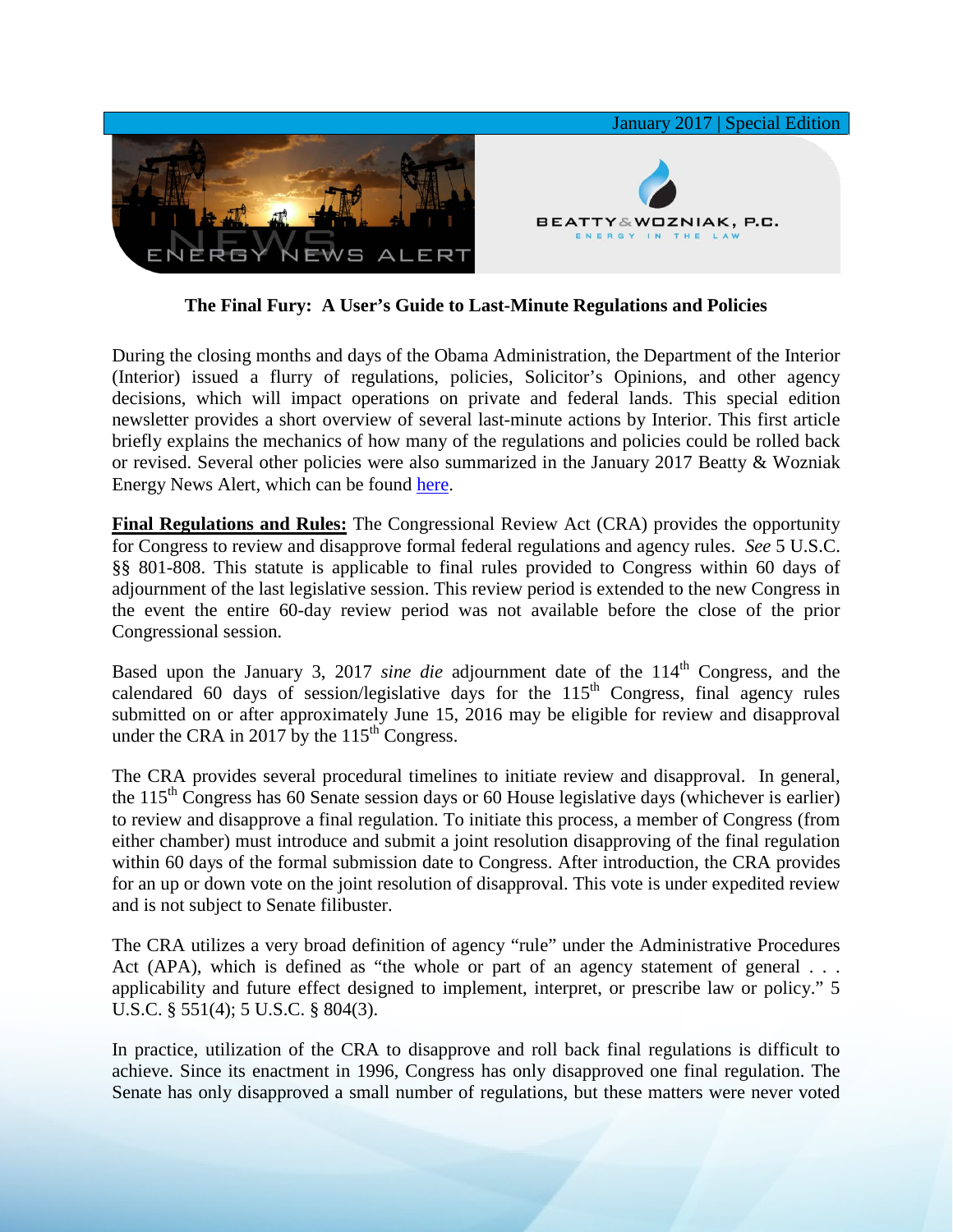on by the House. The remainder of these disapproval initiatives were usually referred to a Congressional committee or subcommittee and then not acted upon within the statutory 60-day timeframe.

Significantly, however, given the goals and current pace of President Trump's Administration, and the Republican majorities in the  $115<sup>th</sup>$  Congress, effective use of the CRA is more achievable now than in prior years. Utilization of the CRA by the 115<sup>th</sup> Congress will need to be targeted. A successful effort will likely require extensive coordinated advocacy by affected stakeholders, particularly given the short window for review and disapproval, combined with the existing extensive legislative agenda for the  $115<sup>th</sup>$  Congress.

The most likely oil and gas regulation candidate for CRA review in the coming weeks is the BLM's venting and flaring rule, "Waste Prevention, Production Subject to Royalties, and Resources Conservation," issued on November 18, 2016. Another viable candidate for CRA review are BLM's Planning 2.0 regulations, titled "Resource Management Planning," issued on December 12, 2016.

In addition to these formal rulemakings, under the broad statutory definition of "rule" used by the CRA, statements of policy may also be subject to review and disapproval. While it is not likely that last minute agency policies will be addressed by Congress, potential significant policy candidates for CRA review include the U.S. Fish and Wildlife Service's (FWS) Endangered Species Act Compensatory Mitigation Policy issued on December 27, 2016, and the FWS's general Mitigation Policy issued on November 21, 2016. These types of policies, however, are often addressed by the respective Executive Branch Department or agency, and not Congress.

For final regulations and rules issued prior to June 15, 2016, formal rulemaking would need to be implemented under the APA to modify or retract these rules. In the interim, it may also be possible in certain instances for Interior to issue guidance and instructions on whether, when, and how the agencies should implement those regulations.

**Interior Solicitor Legal Opinions:** In the last two months of the Obama Administration, the Solicitor for Interior issued a series of formal legal opinions, called "M-Opinions," on a variety of matters that could impact oil and gas operations on private and federal lands. The Solicitor is the chief legal officer for Interior and is delegated "all of the authority of the Secretary." 209 DM 3.1. The Department Manual states that a Solicitor legal opinion is binding on all Departmental offices and officials, including the Office of Hearings and Appeals. 209 DM 3.

The Department Manual instructs that the Office of Hearings and Appeals (including the Interior Board of Land Appeals (IBLA)) does not have the authority to "overrule, modify, or disregard formal legal interpretations issued by the Solicitor." 212 DM 13.8(C).

The authority to modify or overrule a Solicitor Opinion is limited to three individuals: (1) the Solicitor; (2) the Deputy Secretary; or (3) the Secretary. 209 DM 3.2(A)(11).

**Other Final Rules and Policies:** Most last-minute Interior policies and instruction memoranda will need to be reviewed and potentially revised or retracted at the Assistant Secretary, agency, or bureau level. The Trump Administration will be focusing on key action items for its first 100 days, and these will likely focus on high policy level actions that promote job creation,